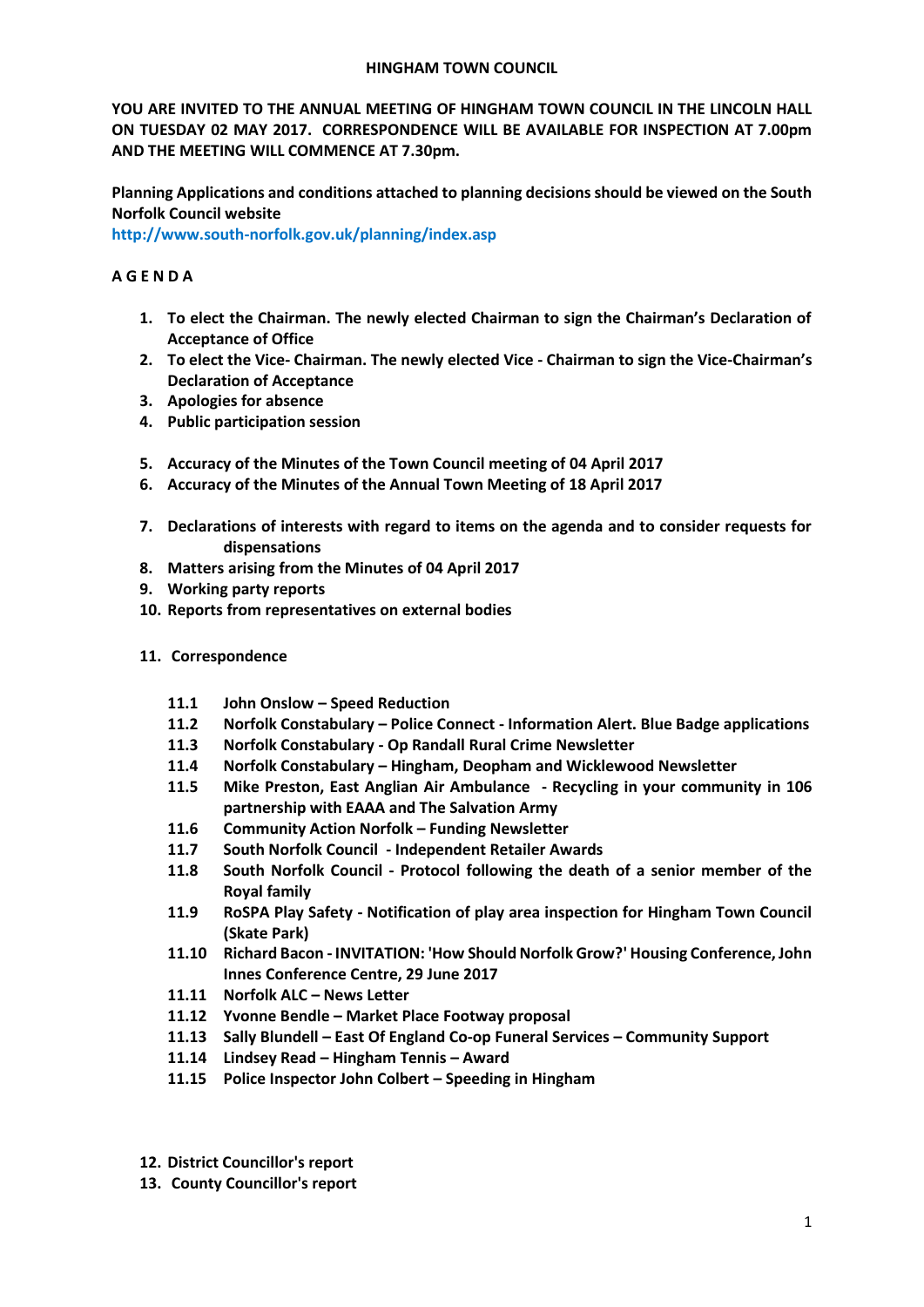### **14. Planning Decisions**

**14.1 2017/0431 - The Cottage 13 Hall Lane Hingham NR9 4JX Proposed two-storey rear extension – Withdrawn** 

## **15. Planning Applications**

- **15.1 2017/0824 - Rosebank Bears Lane Hingham NR9 4LL Proposed two single storey extensions and associated internal alterations.**
- **15.2 2017/0868 - The Cottage 13 Hall Lane Hingham NR9 4JX Proposed two-storey rear extension**
- **15.3 2017/0910 - Teats Barn Little Ellingham Road Hingham Norfolk NR9 4NE Variation of condition 2 of permission 2016/2380 (Variation of condition 2 of permission 2016/0611 (variation of condition 2 of permission 2014/157 (Conversion of barn to dwelling) - minor alterations to conversion of barn and erection of a general store building) - design amendments to general store (building)) - change of material for external finishes to render for carports AND**

**2017/0911 Teats Barn Little Ellingham Road Hingham Norfolk NR9 4NE Variation of condition 2 of permission 2014/1578 (Conversion of barn to dwelling) alterations to elevations**

- **16. To receive a report from Peter Trett regarding the Church Clock**
- **17. To receive a report from Peter Trett regarding the Churchyard kissing gate**
- **18. To discuss to cost of purchasing Tree Guards and proposal for Peter Trett to make them**
- **19. To consider annual membership renewal of the Norfolk Association of Local Councils**
- **20. To consider/agree amendments to the Risk Assessment/Policy Documents**
- **21. To review Standing Orders**
- **22. To review Standing Orders for Working Parties**
- **23. Review of representation on external bodies and arrangements for reporting back**
- **24. Review existing Working Parties and membership to them**
- **25. To receive a copy of the updated Asset Register**
- **26. Review of the council's complaints procedure**
- **27. Review of the council's procedures for handling requests made under the Freedom of Information Act 2000 and the Data Protection Act 1998**
- **28. To note the time and place of meetings of the Council up to and including the next annual meeting of the council (to include the date of the next Annual Town Meeting)**
- **29. To Propose items for the next Agenda**

## **FINANCE**

- **30. Proposal for the Finance Committee to act as Financial Scrutiniser**
- **31. To review the Financial Regulations (including as requiring amendment if agenda item 30 is agreed)**
- **32. To agree and sign off the Year End Accounts**
- **33. To receive South Norfolk Council notification of payment of the grant and precept**
- **34. To Receive South Norfolk Council notification of the Community Infrastructure Levy (CIL) Payment to Hingham Parish (28th April 2017)**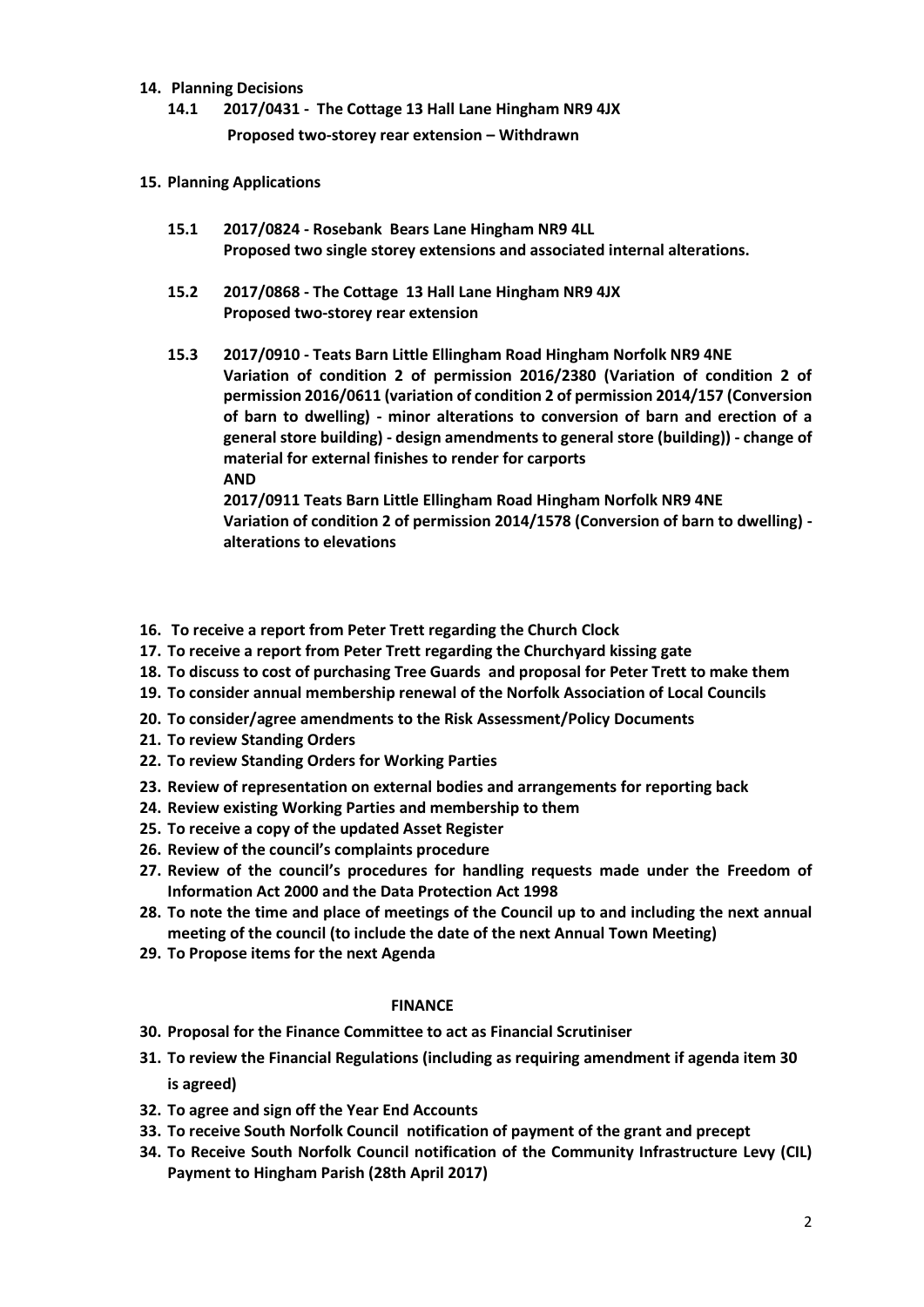- **35. To receive notification of the section 137(4)(a) of the Local Government Act 1972 ("the 1972 Act") for 2017-2018 ( £7.57 per Local Government Elector)**
- **36. To Discuss the change of arrangements to the payments of the Norfolk County Council community transport grant (Community Car Scheme)**

| D Ramm (£14.00 toilet ceaning products £726.18 wages 4 wks)                                | £740.18   |
|--------------------------------------------------------------------------------------------|-----------|
| A Doe (£42.48 Stamps £672.83)                                                              | £715.31   |
| J Squires (toilet cleaning cover)                                                          | £60.80    |
| Eon                                                                                        | £581.84   |
| <b>K</b> and M lightins Services (contract)                                                | £294.19   |
| Anglian Water (Attleborough Road)                                                          | £16.99    |
| P Trett (Churchyard gate repairs)                                                          | £15.00    |
| <b>Norfolk ALC - Membership</b>                                                            | £387.29   |
| Hingham & District Community Car Scheme (Jan-Mar 17)                                       | £423.50   |
|                                                                                            |           |
|                                                                                            |           |
| <b>SUB TOTAL</b>                                                                           | £3,235.10 |
|                                                                                            |           |
| P Eldridge - Chairmans Allowance (TO BE AGREED)                                            | £369.00   |
| A Doe - Annual Allowance (expenses) - heating/ lighting/ electricity<br>etc (TO BE AGREED) | £216.00   |
|                                                                                            |           |
| TOTAL                                                                                      | £3,820.10 |

#### **37. Accounts for Payment**

- **38. 'Exclusion of the Press and Public under the Public Bodies (Admission to Meetings) Act 1960 to discuss the following matters:'**
- **39. To Receive and discuss the response from the Care Quality Commission (ref; Storm Doris/Pilgrim House /Hassingam House)**
- **40. To Consider and agree the Chairman's Allowance**
- **41. To Consider and Agree The Clerk's Allowance**

#### Alison Doe

## Town Clerk

## 26 April 2017

Any planning applications and correspondence received after the publication of this notice may also be discussed.